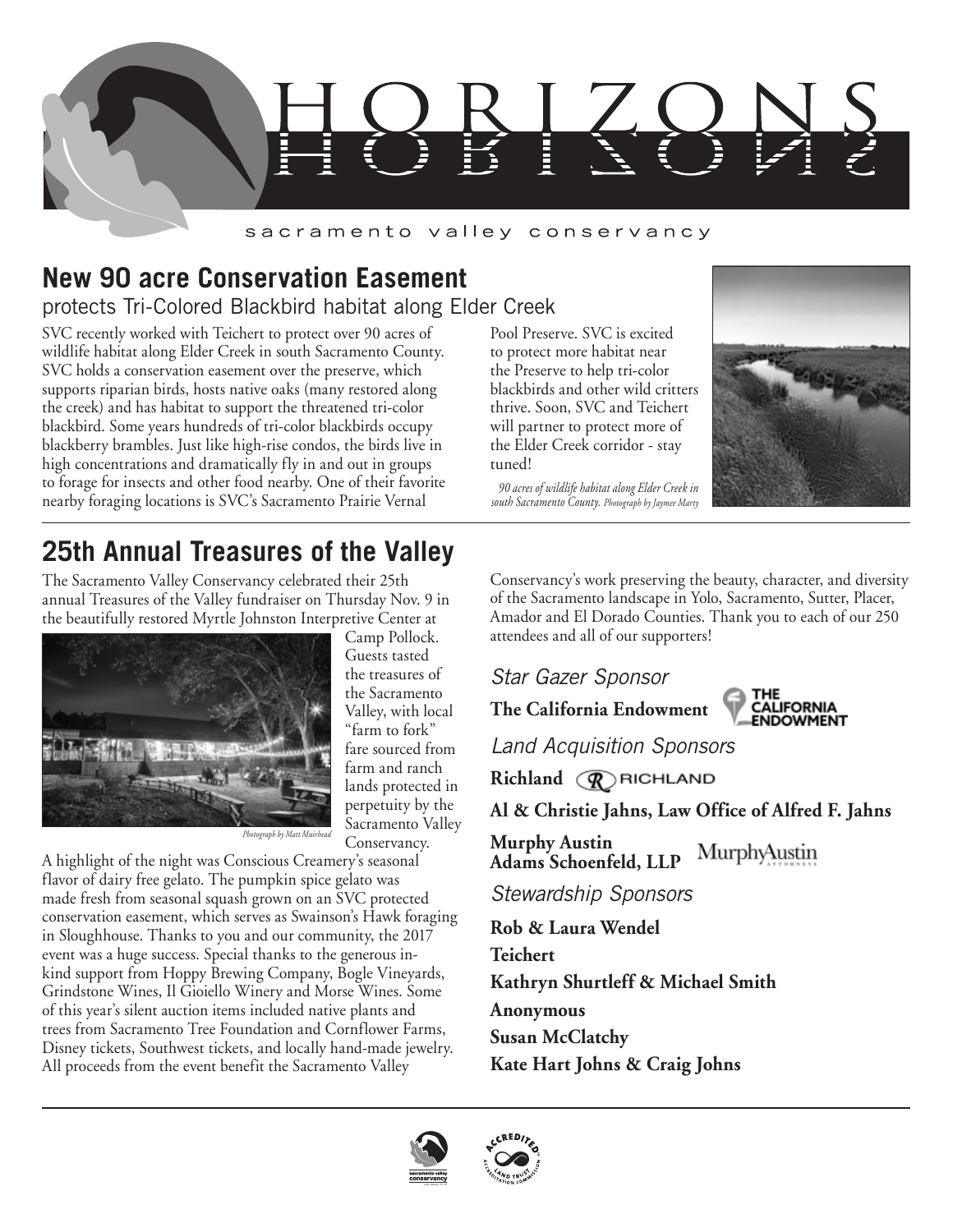

#### **BOARD OF TRUSTEES**

Mike Deutsch *President* John Sedleniek

*Vice President* Donald Rose *Treasurer* Vacant *Secretary*

Amanda Bohl Rob Donlan Curtis Fossum Cassie Gilson Kate Hart Natalie Kuffel Darryl Lucien Jay Ziegler

#### **TRUSTEES EMERITUS**

Russell Austin Cydney Bender-Reents Lynn Sadler Robert Slobe Dick Troy Chris Unkel

#### **ADVISORY COUNCIL**

Beverly Sandeen

**STAFF**

Aimee B. Rutledge *Executive Director*

Wendy Baty *Administrative Director*

Lucie Adams *Stewardship Director*

Kelly Hopkins *Communications & Marketing Director*

Amy Rodrigues *Admin, Communications & Mrkting Assistant*

Evan Griffiths *Stewardship & Camp Pollock Manager*

> Fred Tracy *Stewardship Manager*

Harpreet Gidha *Accounting & Administrative Assistant*

> Fred Strickland *Program Assistant*

Tim Fiock *Camp Pollock Caretaker*

MAILING ADDRESS P.O. Box 163351 Sacramento, CA 95816 Phone (916) 731-8798 Fax (916) 924-3803 info@sacramentovalleyconservancy.org Nonprofit ID 68-0256214

Fall 2017

## **Inspiring the next generation of outdoor stewards**

The Sacramento Valley Conservancy has a long history of engaging youth outdoors. For the past 10 years SVC's YES (Youth, Education and Stewardship) program has connected kids throughout the greater Sacramento Valley to the natural environment, on properties we have protected, allowing kids to experience and explore the outdoors while creating lifelong memories. These YES activities integrate STEM curriculum, teach kids the importance of caring for the environment and introduce the principles of Leave No Trace. In 2017 SVC hosted more than 2,000 youth at Deer Creek Hills and Camp Pollock. You can help get more youth in the outdoors in 2018! We are

seeking to build local partnerships with teams and clubs, hosting youth summer camps and after school programs, to reach more local kids and maximize our youth education program. Join an SVC group camping event (May, June and September) or book your own for \$3/per person, and ask about 50% off for non-profit groups. Pick-up a NEW Lower American River Parkway Passport and collect a stamp. Explore Deer Creek Hills Preserve – Join docent guided hikes including geology, stargazing, history, birding, yoga, wildflower, and more! These outings can teach kids the value of important resources in their backyards. Let's get more kids out to explore the natural world.

## **Mountain Biking comes to a close at Deer Creek Hills**

That's a wrap! Thanks for another GREAT Mountain Biking Season at Deer Creek Hills Preserve! You joined us for 26 Mountain Bike rides, 4 Saturday rides and 22 Monday night rides, and you generously gave over \$900 in donations! More than 350 Mountain Bike visitors to Deer Creek Hills; with 8 docents participating in 2 or more rides. A special mention to Bill Claypool, Jim Carr and Greg Tenorio for being the most active of the MTB docents this season. These dedicated docents take time to mark trails and clean up cones

each week and they help to make rides at Deer Creek Hills more memorable for all guests to the preserve. Thanks to our friends at the local REI co-op who came out in 2017 with bicycle mechanics and bikes to demo. HUGE thanks to the volunteers who took on the task of re-positioning the Eagle Corral kiosk, special thanks to Bill, Jim and Kurt. MORE upgrades and improvements to the kiosk in the new year. Be sure to check out the calendar of events and outings for 2018 for upcoming hikes, rides and outings.



25th Annual<br>**USAU A RS e**l

*SVC Board Members from Left: Amanda Bohl, Don Rose, Natalie Kuffel, Darryl Lucien, Kate Hart, Executive Director Aimee Rutledge & Communications Director Kelly Hopkins.*



*Attendees enjoying tastes from Conscious Creamery & Hoppy Brewing.*



*(From left) Rob Kerth, Kenneth Mullins & Ray Tretheway.*

the Valley



*Attendees enjoying tastes from Grindstone Wines & Il Gioiello Winery / Morse Wines.*

*Photograph by Matt Muirhead*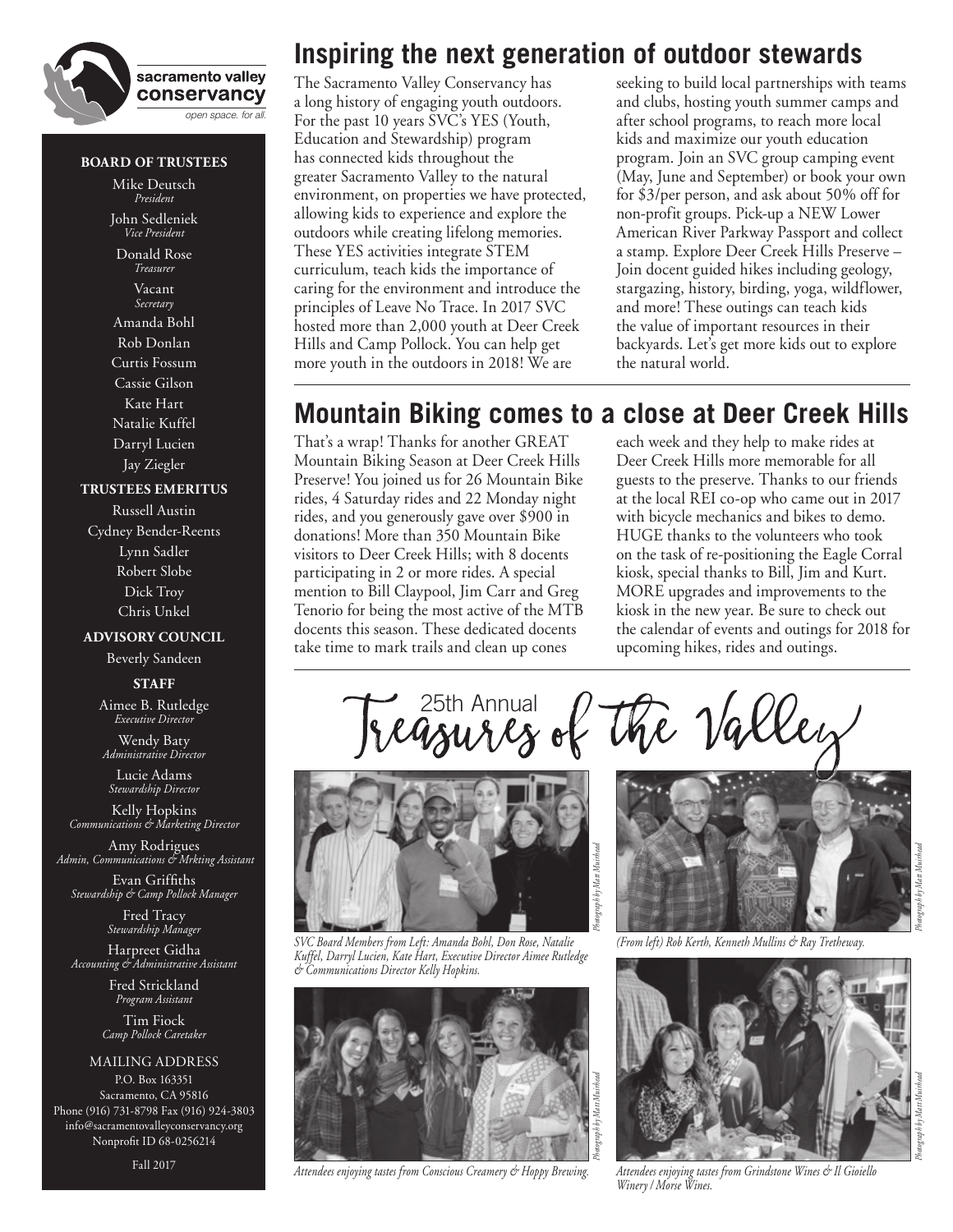# **Volunteers make our outings and education programs possible**

Our projects and events would not happen without fantastic volunteer support. We can help you find a way to invest your time in the Sacramento Valley Conservancy's outings and hikes on our beautiful properties. Join our amazing group of trained volunteers to help with our docent led-activities at Deer Creek Hills and Camp Pollock. No experience is necessary, just a desire to learn about the land and to share your knowledge with the public, we provide the training. We are always looking for volunteers to help lead or supplement the leader on our docent led-events:

- Birding, botany, geology and more!
- Equestrian Rides (must have your own horse)
- Mountain Bike Rides
- Youth Education and Stewardship Program (YES) for day hikes and campouts
- Volunteer Days

Contact Phred Strickland SVC Program Assistant at 916/612-3719 or outreach@sacramentovalleyconservancy.org for more information about the SVC docent program. Training sessions are held in January and February each year.

# **SVC Attends the National Conference**

Kelly Hopkins, Evan Griffiths, Amy Rodrigues and Tim Fiock traveled to Denver to attend *Rally*, the annual National Land Conservation Conference. *Rally* is a gathering of inspired and passionate land conservationists from the US, Canada, South America and beyond, who are dedicated to conserving cherished places in local communities. "*We're very excited to bring back what we've learned and look forward to sharing*" said Kelly Hopkins, Communications and Marketing Director. "*It was awe-inspiring to see such continuity amongst all of these organizations and to hear about the lasting work being done throughout the country.*" The Land Trust Alliance is a national organization whose mission is to save places people love by strengthening land conservation. The Alliance leads a network of more than 1,100 member land trusts with 12,000 staff, 15,000 board members and five million members, who have conserved more than 50 million acres. SVC has been a member of the Land Trust Alliance for 23 years.



*SVC Staff (from left): Amy Rodrigues, Tim Fiock, Kelly Hopkins & Evan Griffiths*



**I want to make a difference and help create a legacy for the future and preserve Sacramento's beautiful open space, natural habitat and agriculture.**

*Gifts to the Sacramento Valley Conservancy are tax deductible. For more info, please call (916) 731-8798 or email us: info@sacramentovalleyconservancy.org*



### **BUILDING HEALTHY COMMUNITIES**

Health does not only happen in a doctor's office - it also happens in our homes, our schools, and our communities.

Californians need neighborhoods where children can ride bikes and play together in nearby parks, where parents can buy healthy, affordable foods at local markets, and places where everyone feels safe walking to school or work. Californians need schools with quality school food and beverages, where exercise is part of the school day, and social-emotional health is promoted, leading to improved behavior and better decision-making.

Whether you just stepped foot in California or you were born and raised here, we want your communities, and the local and statewide policies - or "rules" - that affect your life to work for everyone.

With smart grant making - which we call "change making" good leadership, and people power, we believe we can

make the state of health in California better for all.

**Learn More, Get Involved www.calendow.org**

### *Here is my tax deductible donation of:*

| $\Box$ \$1000 $\Box$ \$500 $\Box$ \$250 $\Box$ \$100 $\Box$ \$50 $\Box$ Other |  |  |  |  |  |  |  |  |
|-------------------------------------------------------------------------------|--|--|--|--|--|--|--|--|
|                                                                               |  |  |  |  |  |  |  |  |
|                                                                               |  |  |  |  |  |  |  |  |
|                                                                               |  |  |  |  |  |  |  |  |
|                                                                               |  |  |  |  |  |  |  |  |
|                                                                               |  |  |  |  |  |  |  |  |
|                                                                               |  |  |  |  |  |  |  |  |
| To make an easy and secure credit card donation, visit our website            |  |  |  |  |  |  |  |  |

 To make an easy and secure credit card donation, visit our website  **www.sacramentovalleyconservancy.org**

**THANK YOU.**